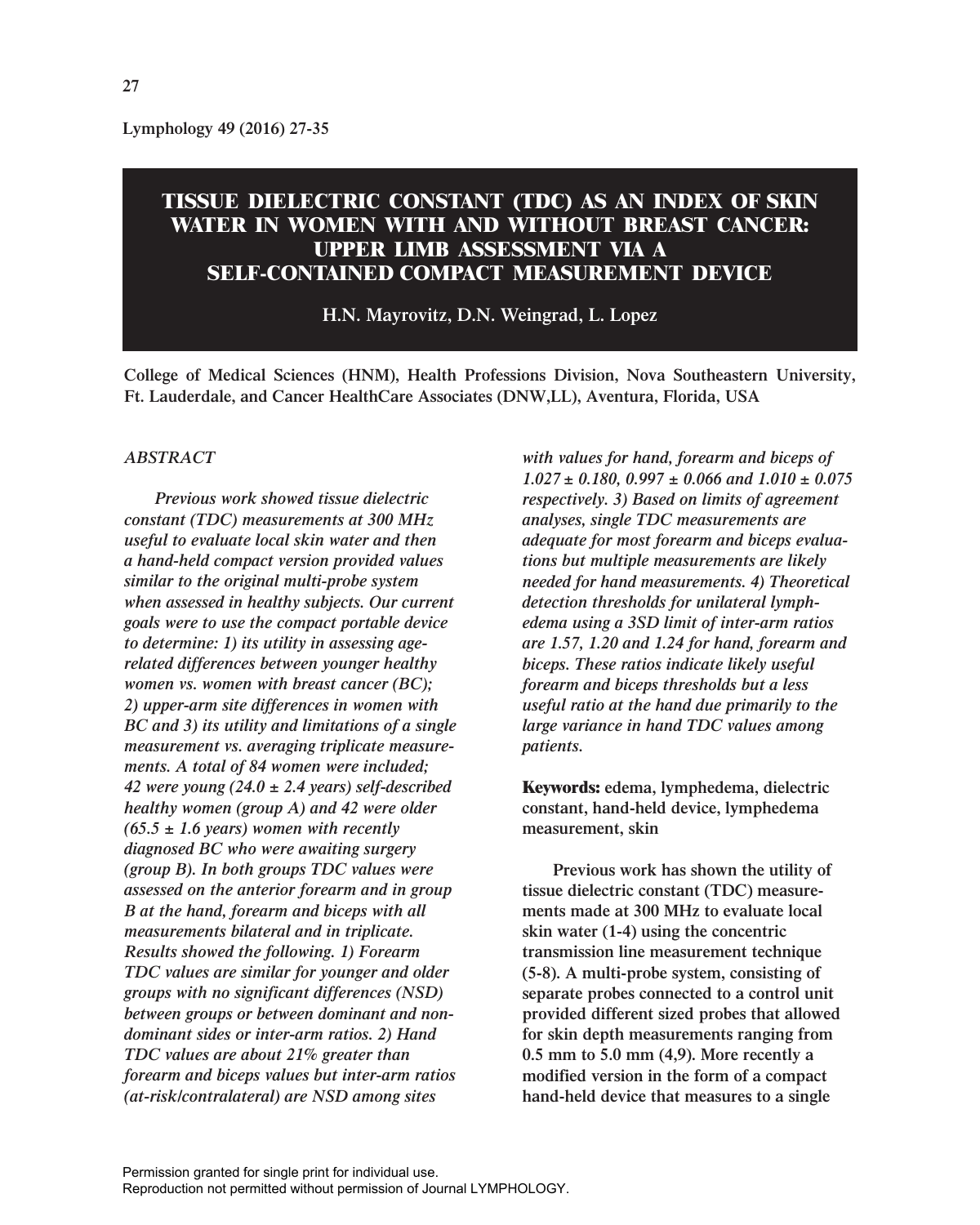**depth was evaluated and shown to yield TDC values between those obtained by probes measuring to effective depths of 1.5 mm to 2.5 mm (10). Because of its small size, portability and other features, the compact version is probably more conveniently used as a clinical tool to routinely quantitatively assess skin tissue water in edematous and lymphedematous conditions. However, because of its limited initial use and published data, there are several questions regarding its applicability and potential limitations that need to be addressed.** 

**One question relates to how age-related differences in TDC values are affected. Prior work, using different depth-measuring probes, has shown that TDC values at 0.5 mm and 1.5 mm depths were greater in older women as compared to younger but that no such difference was present when measured to a depth of 2.5 mm (11). Since the effective measurement depth of the compact device is between these limits (10), it is unknown how age-related differences will be characterized. Thus one of the aims of this study is to evaluate compact-TDC values between widely different age groups.**

**A second question relates to variability of measured TDC values among anatomical sites. Prior work has shown significant TDC differences between anatomical sites that are of interest in the assessment of lymphedema including forearm, biceps, axilla and chest (12,13). However, since site differences have only been evaluated to a depth of 2.5 mm it is unclear what differences would be present among sites for a lesser depth. Further there have been no reported TDC measurements in the hand, an anatomical site often involved in lymphedematous states. Thus a second aim was to characterize the variability of TDC values among hand, forearm and biceps in women with breast cancer.** 

**A final question that impacts the potential clinical utility of TDC measurements is the time factor. This relates to the number of physical replications needed to suitably characterize the tissue being evaluated.** 

**The more replications needed, the longer the needed time. Prior work has considered this question using the multi-probe system and provided guidance as to the suitability of a single measurement compared to averaging multiple measurements (14). A similar analysis is needed for the single depth compact device and is the third aim of this research.** 

# *METHODS*

### *Subjects*

**A total of 84 women were included in this study. Forty two were young selfdescribed healthy adult women (group A) and 42 were older women with recently diagnosed breast cancer who were awaiting surgery (group B). All were evaluated after signing a University Institutional Review Board approved informed consent. Group A women were drawn from 1st and 2nd year medical students and group B women were drawn from patients referred for breast cancer surgery. Entrance requirements for both groups were that they be at least 18 years of age and have no history of serious arm trauma and no self-reported or visual evidence of any abnormal arm skin condition at the time of evaluation. Group B had the additional requirement of being diagnosed with unilateral breast cancer within two weeks of their participation in this study but prior to their treatment. All participants were advised not to use any form of cream or lotions on their arms on the day of their evaluation. Ages (mean ± SD) for group A were: 24.0 ± 2.4 years (range 18-29) years and** for group B was  $65.5 \pm 1.6$  years (range  $43-87$ **years). As shown in** *Table 1***, groups A vs. B differed significantly with respect to body mass index (BMI) with group B significantly greater than group A (p <0.001). For group A, 7.5% were underweight (BMI <18.5 Kg/m2), 65% were classified as having a normal BMI (18.5 Kg/m<sup>2</sup> - 24.9 Kg/m2), 15% were overweight (BMI 25-29.9 Kg/m2) and**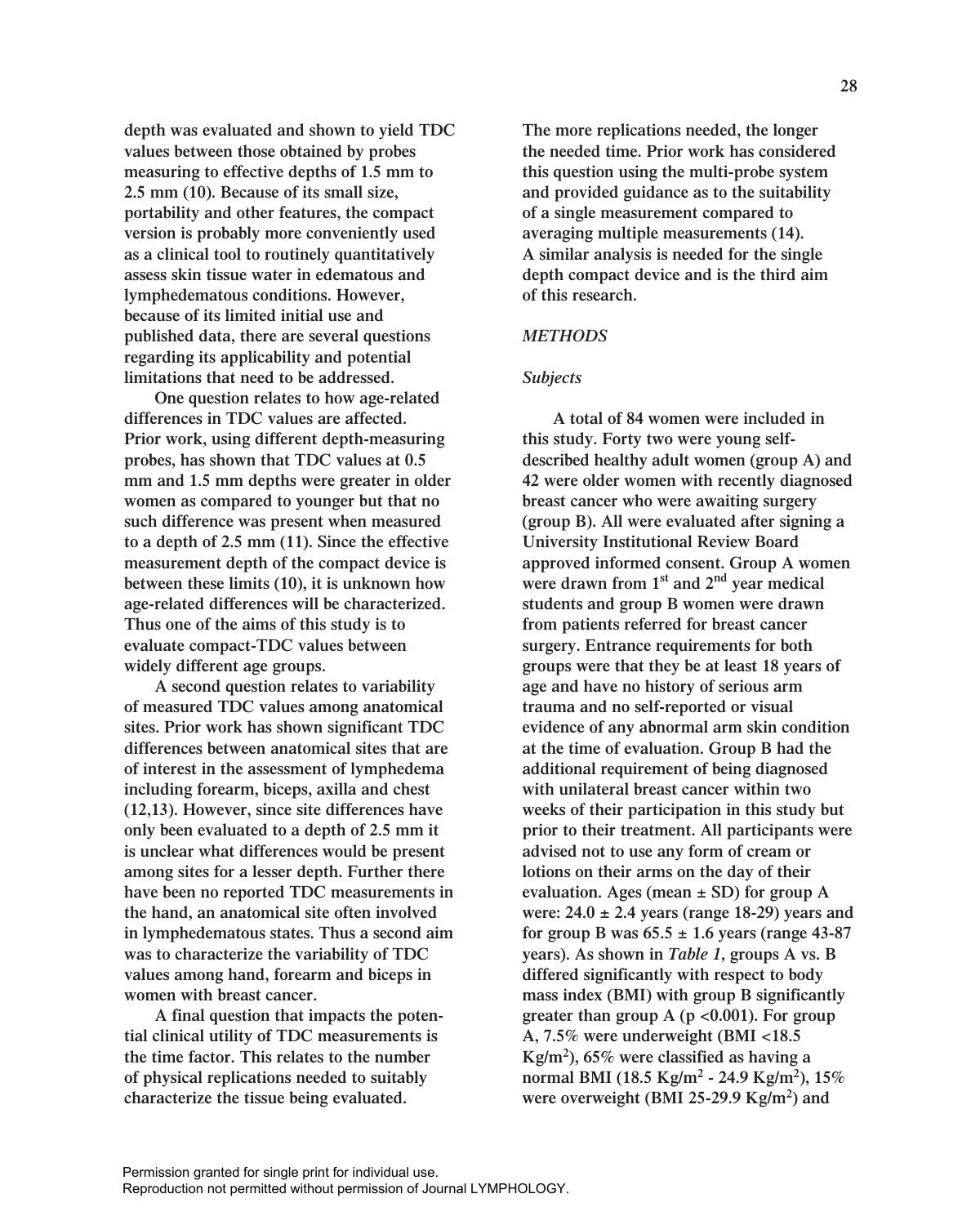| <b>TABLE 1</b><br><b>Age-Related Group Comparisons</b>                          |                                                                 |                   |         |  |  |  |  |
|---------------------------------------------------------------------------------|-----------------------------------------------------------------|-------------------|---------|--|--|--|--|
|                                                                                 | Group A                                                         | Group B           |         |  |  |  |  |
| N                                                                               | 42                                                              | 42                | p-value |  |  |  |  |
| Age (years)                                                                     | $24.0 \pm 2.4$                                                  | $65.5 \pm 1.6$    | 0.0001  |  |  |  |  |
|                                                                                 | $(18-29)$                                                       | $(43 - 87)$       |         |  |  |  |  |
| BMI                                                                             | $23.5 \pm 4.6$                                                  | $28.0 \pm 5.2$    | 0.001   |  |  |  |  |
| (Kg/m <sup>2</sup> )                                                            | $(16.8 - 37.0)$                                                 | $(18.0 - 41.0)$   |         |  |  |  |  |
| <b>TDC</b> <sub>AVG</sub>                                                       | $28.5 \pm 3.5$                                                  | $29.2 \pm 3.5$    | 0.332   |  |  |  |  |
|                                                                                 | $(22.3 - 43.0)$                                                 | $(22.6 - 35.5)$   |         |  |  |  |  |
| <b>TDCRATIO</b>                                                                 | $0.999 \pm 0.050$                                               | $0.989 \pm 0.068$ | 0.480   |  |  |  |  |
|                                                                                 | $(0.895 - 1.176)$                                               | $(0.785 - 1.122)$ |         |  |  |  |  |
| Girthavg                                                                        | $23.1 \pm 2.3$                                                  | $23.3 \pm 2.9$    | 0.844   |  |  |  |  |
| (cm)                                                                            | $(18.6 - 28.0)$                                                 | $(17.3 - 28.0)$   |         |  |  |  |  |
| <b>GirthRATIO</b>                                                               | $1.017 \pm 0.027$                                               | $1.020 \pm 0.026$ | 0.643   |  |  |  |  |
| Data are mean $\pm$ SD and (range) for younger (group A) and older              |                                                                 |                   |         |  |  |  |  |
|                                                                                 | (group B) female groups. BMI = body mass index, $TDC_{AVG}$ and |                   |         |  |  |  |  |
| $Girth_{AVG}$ = average of dominant and non-dominant forearm,                   |                                                                 |                   |         |  |  |  |  |
| $TDC_{RATIO}$ and Girth <sub>RATIO</sub> = inter-arm TDC ratio (dominant / non- |                                                                 |                   |         |  |  |  |  |
| dominant)                                                                       |                                                                 |                   |         |  |  |  |  |

12.5% were obese (BMI  $> = 30$  Kg/m<sup>2</sup>). **Contrastingly for group B, 2.5% were underweight, 20% were normal, 50% were overweight and 27.5% were obese. In group A the right hand was the self-reported dominant hand in 78% of subjects and in group B the right hand was the self-reported dominant arm in 93% of subjects. The arm at-risk for lymphedema (the cancer side) was the self-reported dominant side in 67.5 % of group B subjects.** 

#### *TDC Measurement Device*

**The device used to measure TDC was the MoistureMeterD compact (MMDC) manufactured by Delfin Technologies Ltd, Kuopio, Finland. This device is a recently developed hand-held version of the multiprobe system, made by the same company, that has been extensively used to measure TDC as an index of skin-to-fat tissue water (1,15,16). The features of the compact device in comparison to the original multi-probe system have recently been evaluated and compared (10). The underlying physics and**

**principle of operation of the basic method have been well described (5,17-19). In brief, a 300 MHz signal is generated and transmitted to the tissue by the device that acts like an open ended coaxial transmission line. A part of the incident electromagnetic energy is reflected in an amount that depends on the dielectric constant of the tissue, which itself depends on the amount of free and bound water in the tissue volume. Reflected energy information is processed within the device and the value of the dielectric constant determined. For reference, pure water at a temperature of 34°C has a dielectric constant value of about 76. The compact device used in the present study has a readout that does not directly give TDC values. Instead it provides a digital readout that is the local tissue water percentage (LTW%), which according to the manufacturer is calculated from the TDC value according to the** following equation  $LTW(\%) = 100\%$  x (TDC-**1)/77.5. However, in this paper we report only the actually measured parameter, TDC, to facilitate convenient and direct comparisons between TDC values in the literature. If**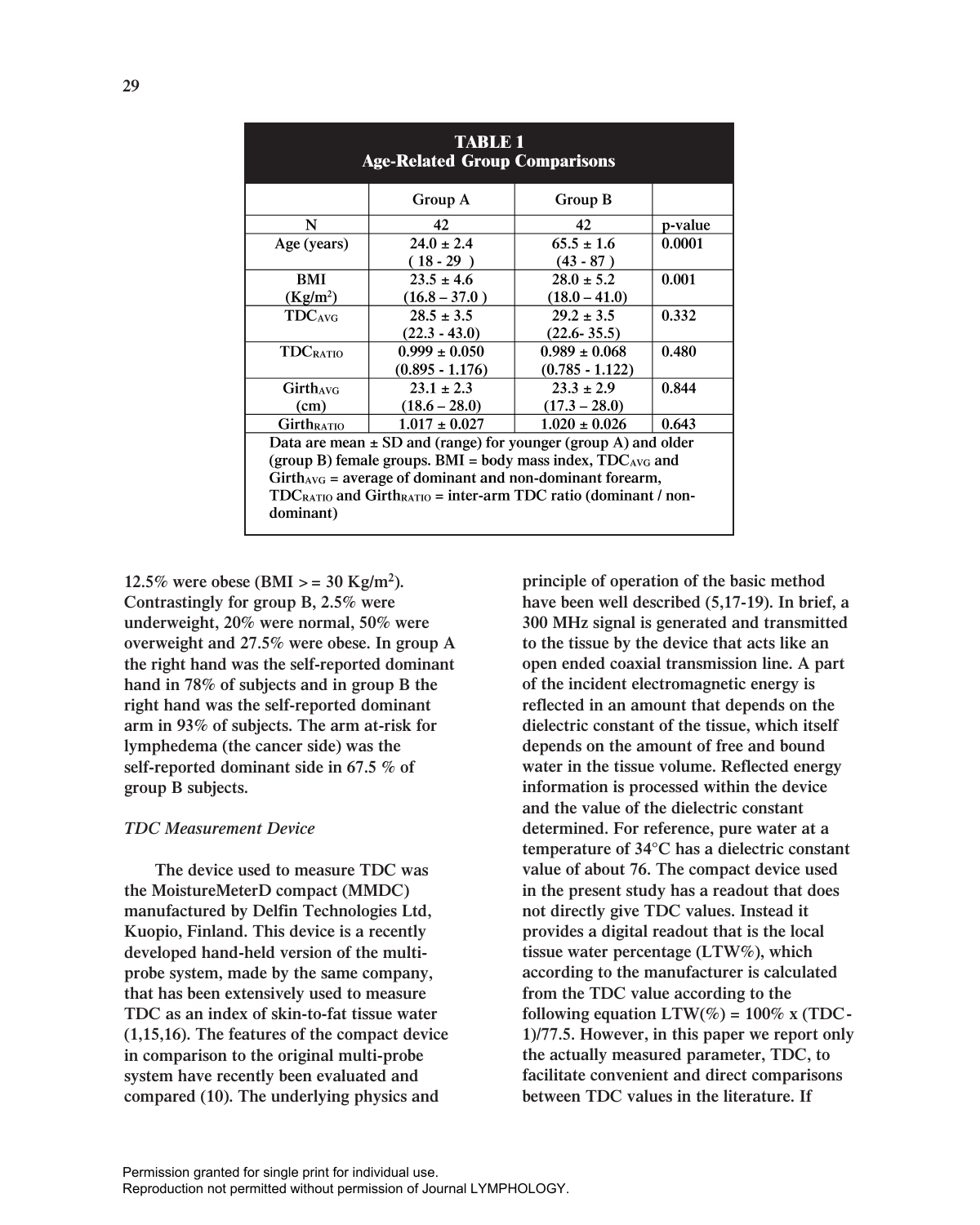**desired, conversion from a TDC value to estimated percentage water can be done using the above equation in reverse (16). The effective measurement depth of this compact device, which is the depth at which the incident energy falls to about 2/3 of its surface value, has been shown to lie between values obtained from the 1.5 mm and 2.5 mm depths of the multi-probe system (10).** 

#### *TDC Measurement Procedure*

**Measurements were done with subjects seated and were started after a 10 minute acclimation rest interval. In both groups TDC measurements were made at standardized sites on the anterior part of both forearms along the midline located 6 cm distal to the antecubital crease. These target measurement sites were marked with dot using a surgical pen to serve as a reference center point for probe placement. In addition, for group B subjects their hand and biceps sites were also marked and measured. The hand site was on the hand dorsum between the thumb and index finger. The anterior biceps site was 8 cm proximal to the antecubital crease. A single measurement was obtained at each site by placing the probe in contact with the skin and held in position using gentle pressure. The compact device has an incorporated pressure sensor and display that allows for a uniform pressure to be applied for multiple readings and among subjects. After about 10 seconds an audible signal indicates measurement completion. TDC measurements were done in triplicate at all sites. All TDC measurements in group A were made by the same investigator (H.N.M.) and all TDC measurements in group B were made by the same investigator (L.L.). Each investigator had substantial experience in TDC measurements. TDC measurement differences between measurers was estimated by having them measure TDC in triplicate on both forearms of six test subjects. The average percentage difference ± SD between investigators was found to be 2.1 ± 1.3% and**

**was deemed suitable for having each measure the separate groups for the purpose of this study. After TDC measurements were completed, arm girth at each site was determined using a tape measure pulled to constant tension using a Gulick-type tape measure (Allegro Medical Supplies, Mesa, AZ, USA).** 

#### *Analysis*

**Age-related comparisons: The average of triplicate TDC values at each site, denoted as TDC3, was used to characterize each site's TDC value. Potential age-related differences in TDC values were tested using an independent T-test. In this test each subject's forearm TDC value was calculated as the average of** dominant and non-dominant TDC<sub>3</sub> values and denoted TDC<sub>AVG</sub>. TDC<sub>AVG</sub> was used as **the TDC parameter to compare younger (group A) vs. older (group B) subjects.** Forearm girths (Girth<sub>AVG</sub>) were compared in **a similar way. In addition, TDC and girth inter-arm ratios were calculated as the ratio of dominant to non-dominant arm values and** denoted as  $TDC_{RATIO}$  and  $Girth_{RATIO}$  and **compared between age-groups.**

**For group B, inter-arm ratios were also calculated as the ratio (at-risk arm/ contralateral arm).** 

**Variations among sites: Comparisons of TDC values among sites (hand, forearm and biceps) for subjects with breast cancer (group B) was done via analysis of variance (ANOVA) using TDC values for at-risk and contralateral arms separately. Post-hoc comparisons to assess differences between sites were done using the Bonferroni adjustment for multiple comparisons.**

**Average TDC values vs. single TDC value: Differences in TDC values when using the average of triplicate measurements (TDC3) compared to the first TDC measure**ment  $(TDC_1)$  were based on the absolute difference  $\delta$  = (TDC<sub>1</sub> **- TDC<sub>3</sub>)** and on the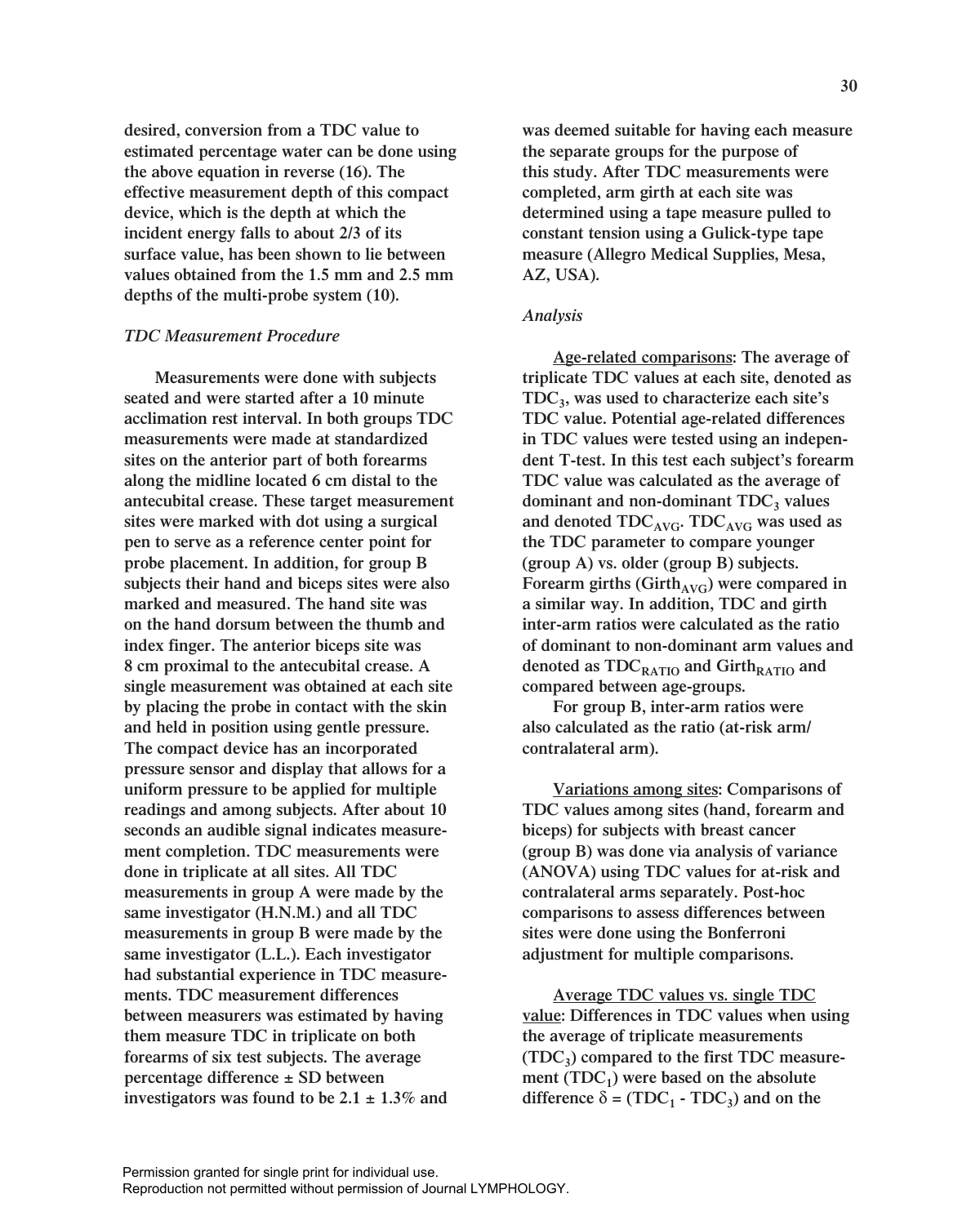|                                                            | Contralateral Arm | p-value          | 0.459                                                             | 0.626                                                                                                             | 0.916                                                                                                                       |                                                                                                                                                                                                                                                                                                                                                                                                                     |
|------------------------------------------------------------|-------------------|------------------|-------------------------------------------------------------------|-------------------------------------------------------------------------------------------------------------------|-----------------------------------------------------------------------------------------------------------------------------|---------------------------------------------------------------------------------------------------------------------------------------------------------------------------------------------------------------------------------------------------------------------------------------------------------------------------------------------------------------------------------------------------------------------|
|                                                            |                   | E<br>S           |                                                                   |                                                                                                                   |                                                                                                                             |                                                                                                                                                                                                                                                                                                                                                                                                                     |
|                                                            |                   |                  |                                                                   |                                                                                                                   |                                                                                                                             |                                                                                                                                                                                                                                                                                                                                                                                                                     |
|                                                            |                   | TDC1             | $*34.5 \pm 6.1$   $*34.7 \pm 5.7$   $0.2 \pm 1.8$   $1.0 \pm 5.4$ |                                                                                                                   |                                                                                                                             |                                                                                                                                                                                                                                                                                                                                                                                                                     |
|                                                            |                   | TDC;             |                                                                   |                                                                                                                   |                                                                                                                             |                                                                                                                                                                                                                                                                                                                                                                                                                     |
| TDC Values: One vs. Average by Site for Group B<br>TABLE 2 | At-Risk Arm       | p-value          | 0.240                                                             |                                                                                                                   |                                                                                                                             |                                                                                                                                                                                                                                                                                                                                                                                                                     |
|                                                            |                   | %8               | $-1.0 \pm 5.7$                                                    | $29.0 \pm 3.4$   $0.0 \pm 0.7$   $0.1 \pm 2.5$   $29.7 \pm 3.8$   $29.7 \pm 3.9$   $0.0 \pm 0.6$   $-0.1 \pm 2.0$ | $29.3 \pm 5.4$   $0.0 \pm 0.5$   $-0.1 \pm 1.7$   $0.553$   $29.0 \pm 5.4$   $29.0 \pm 5.3$   $0.0 \pm 0.7$   $0.1 \pm 2.9$ |                                                                                                                                                                                                                                                                                                                                                                                                                     |
|                                                            |                   |                  | $4.8 \pm 6.5$   $-0.4 \pm 2.2$                                    |                                                                                                                   |                                                                                                                             |                                                                                                                                                                                                                                                                                                                                                                                                                     |
|                                                            |                   | TDC <sub>1</sub> | $\tilde{\ddot{\cdot}}$                                            |                                                                                                                   |                                                                                                                             |                                                                                                                                                                                                                                                                                                                                                                                                                     |
|                                                            |                   | TDC3             | $*35.2 \pm 6.6$                                                   | $29.0 \pm 3.4$                                                                                                    | $29.3 \pm 5.5$                                                                                                              | $\delta$ = TDC <sub>1</sub> - TDC <sub>3</sub> , % $\delta$ = 100( $\delta$ TDC <sub>3</sub> ), p-value corresponds to significance of $\delta$ , * = p<0.001 as compared to forearm and biceps.<br>$\text{IDC}_3$ = TDC determined as average of triplicate values; TDC = TDC determined from first TDC measurements<br>Data are mean ± SD and (range) for older female group with breast cancer prior to surgery. |
|                                                            |                   |                  | Hand                                                              | Forearm                                                                                                           | Biceps                                                                                                                      |                                                                                                                                                                                                                                                                                                                                                                                                                     |

**percentage difference**  $\%$   $\delta$  = 100 ( $\delta$ /TDC<sub>3</sub>). **These comparisons were made for the hand, forearm and biceps separately in the older group (group B).**

# *RESULTS*

#### *Age Related Differences (Groups A and B)*

**Except for a greater body mass index (BMI) of the older group (p=0.001) (***Table 1* **) all other measured forearm parameters were similar between groups with the average of dominant and non-dominant TDC values (TDCAVG) between age groups being 2.4% with the older group mean insignificantly greater. The difference in forearm girth at the TDC** measurement site (Girth<sub>AVG</sub>) was also **similar between groups with an average difference of less than 1%. There were also no group differences in the inter-arm ratios of** either TDC (TDC<sub>RATIO</sub>) or girth (Girth<sub>RATIO</sub>). **TDC values for dominant vs. non-dominant forearms were not significantly different** between arms for group A  $(28.5 \pm 1.9 \text{ vs.})$ **28.5 ± 2.1, p =0.850) or for group B (29.0 ± 3.5 vs 29.4 ± 3.5, p = 0.225). TDC values for corresponding arms were not significantly different between groups for the dominant arm (p = 0.570) or non-dominant arm (p = 0.300).** 

# *Variations Among Sites (Group B)*

**Hand TDC values were found to be significantly greater (p<0.001) than forearm and biceps (***Table 2***) being about 20%-22% greater than each. These differences were present whether evaluated on the basis of site-averaged values (TDC 3) or based on the first measurement at the site (TDC 1). TDC values at forearm and biceps were similar and not significantly different (***Table 2***). Differences between forearm and biceps TDC values were 1% on the at-risk arm and 2.4% on the contralateral arm. Inter-arm TDC ratios (at-risk arm/contralateral arm) were found to be similar among all three sites**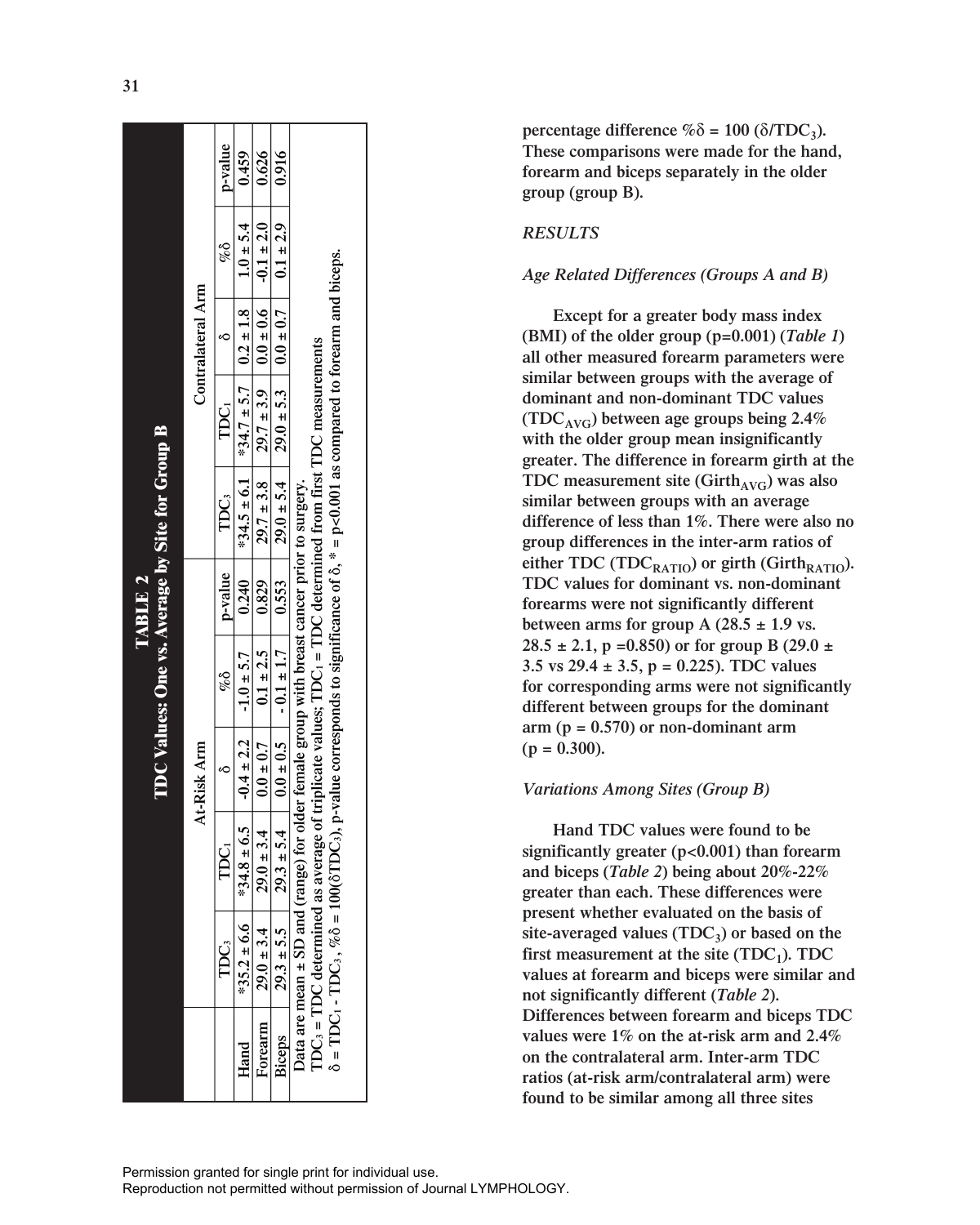

*Fig. 1. Bland-Altman plot showing differences between single and averaged tissue dielectric constant measurements for women with breast cancer. The central dashed line is the mean value of the difference, the solid upper and lower lines are located at ±2 SD from the mean and define the limits of agreement (LOA) and the line (long-dash, shortdash) above and below the LOA are the upper and lower 95% confidence intervals on the LOA. Open squares are data for contralateral arms and closed squares are data for at-risk arms.*

**being 1.027 ± 0.180 at the hand, 0.997 ± 0.066** at the forearm and  $1.010 \pm 0.075$  at the biceps.

*Average TDC Values vs. Single TDC Value (Group B)*

**Triplicate averaged TDC values (TDC3) did not significantly differ from first TDC**

measurements (TDC<sub>1</sub>) on at-risk or contra**lateral arms at any site (***Table 2***). Separate analyses show that absolute percentage differences (|%**δ**|) between first TDC measurements and triplicate averages was less than 5% in 96.4% of forearm measurements and in 95.2% of biceps measurements. At the hand, although the average difference**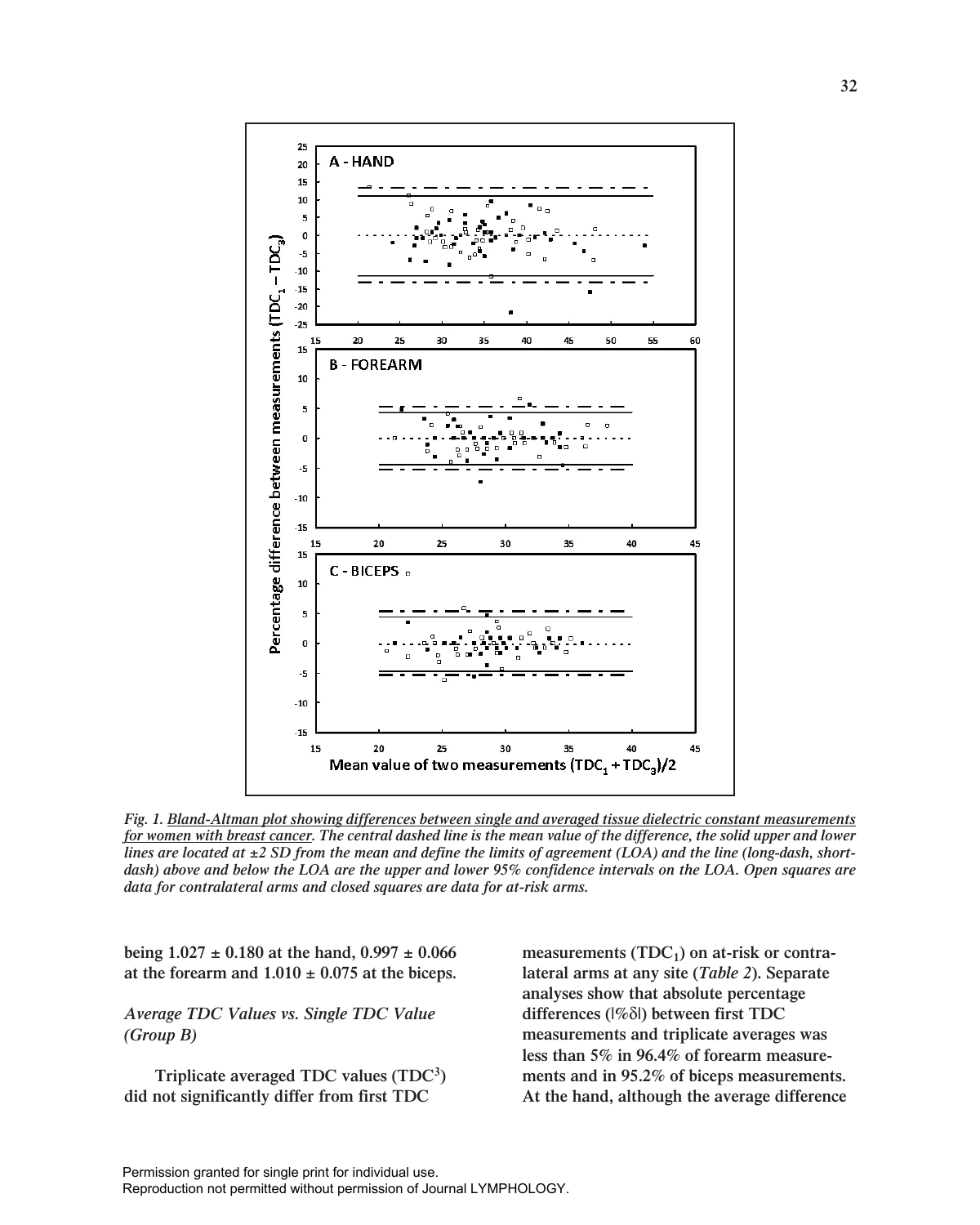**between first TDC value measured and the average was ± 1% (***Table 2***), only 67.9% of measurements were within an absolute difference of 5%. A further useful way of comparing the two methods is that described by limits of agreement (20). For the present data set, the limits of agreement (LOA), which is determined by the mean difference between methods ± twice the standard deviation of all differences, represents the range for which 95% of values measured by either method are in agreement. The standard graphic summarizing these results is shown in** *Fig. 1***. In the figure, the central dashed line is the mean value of the difference, the solid upper and lower lines are located at ±2 SD from the mean and define the LOA and the line (long-dash, short-dash) above and below the LOA are the upper and lower 95% confidence intervals on the LOA. For hand, forearm and biceps the LOA range is +11.1% to -13.3%, +4.4% to -4.5% and +4.5% to -4.6%, respectively.**

# *DISCUSSION*

**The main findings of the present study with regard to TDC measurements that were made with the self-contained compact device may be summarized as follows.**

**(1) Forearm TDC values are similar for younger and older groups with no significant differences between groups or between dominant and non-dominant sides or interarm ratios.** 

**(2) Hand TDC values are about 21% greater than forearm and biceps values but inter-arm ratios are not significantly different among sites.** 

**(3) Single TDC measurements are likely adequate for most forearm and biceps evaluations but multiple measurements would be indicated for hand TDC evaluations.**

# *Age-Related Differences*

**Prior work that has investigated potential difference in TDC values with age have**

**provided results suggesting that the presence of age-related differences depends on the tissue depth that is examined. This is probably not completely unexpected since the distribution of water varies with depth as does other tissue components. At effective measurement depths of 0.5 mm and 1.5 mm on forearms of women, TDC values were found to be greater in older women whose average age was similar to those evaluated in the present study (11). The difference found was approximately 18% and 13% at depths of 0.5 and 1.5 mm. Contrastingly, when TDC was measured to a depth of 2.5 mm no age-related difference was found. Similar measurements in males of younger and older sub-groups showed a similar trend in that TDC values were greater in the older group only to a depth of 0.5 mm and here there was an approximate 14% greater value (21). It was concluded that this age-dependent difference could be attributed to a shift in water state from a less mobile to a more mobile state with ageing. The present findings of no detectible difference between age groups would be consistent with the fact that such differences are mostly manifest in the shallowest skin depths (0.5 to 1.5 mm) whereas the present compact device has an effective penetration depth greater than 1.5 mm (10). This would suggest that if a given clinical or research study was majorly involved with assessing age-related changes in skin water based on TDC measurements that consideration should be given to using the multi-probe system capable of shallow depth measurements or using a shallower depth compact device, stated to measure to a depth of 0.5 mm that was not available prior to this study.**

# *TDC Variations among Anatomical Sites*

**Differences in TDC values among some anatomical sites have been reported for a range of measurement depths on upper and lower extremities (4,9,12). The only known reported measurements at the hand (12), a site of clear relevance in persons with upper**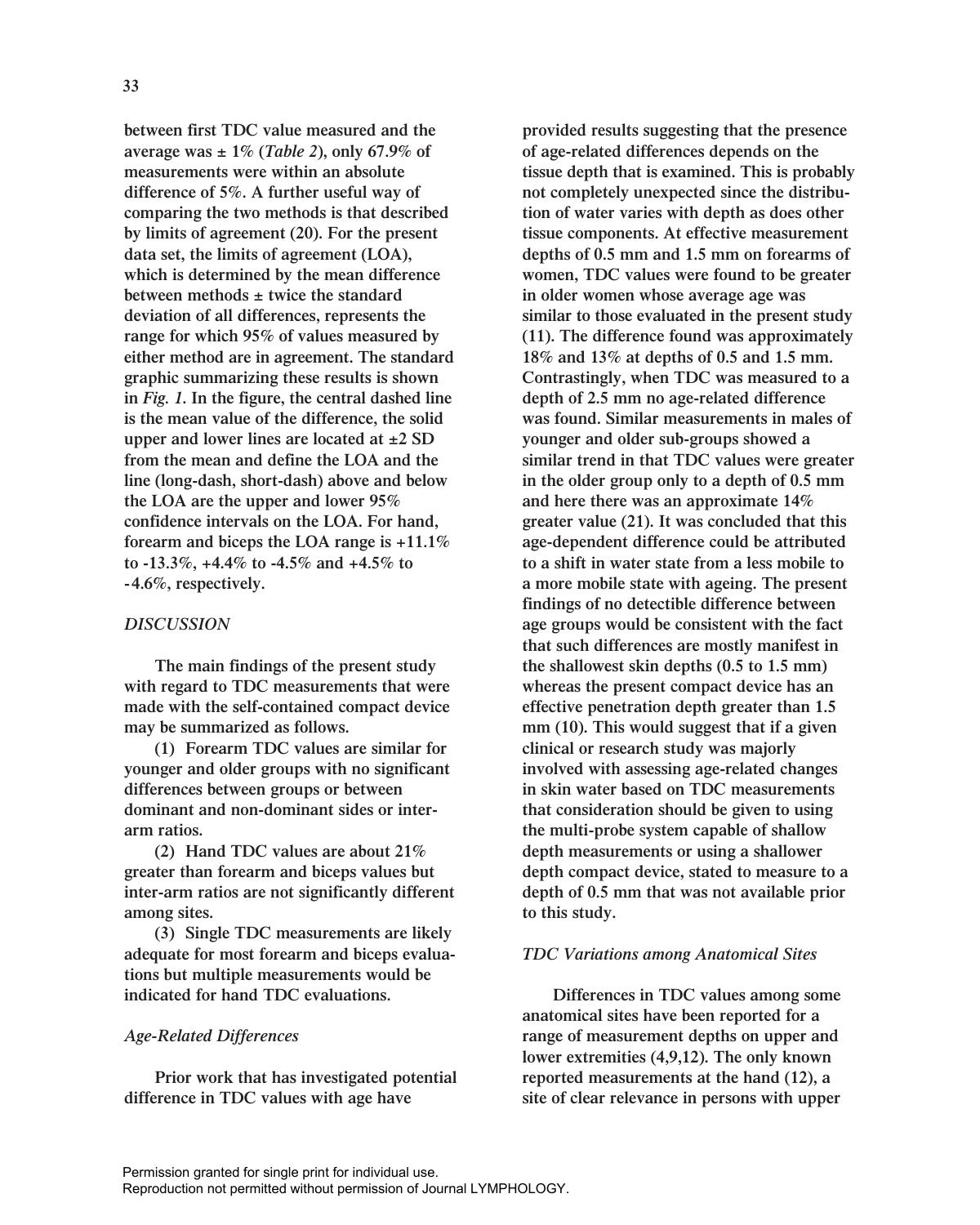**extremity edema or lymphedema, indicate that at this site TDC values obtained at depths of 1.5 and 2.5 mm are significantly** greater ( $p < 0.001$ ) than at forearm by  $6.7 \pm 1$ **10.2% and 19.7 ± 14.9%, respectively. The present data obtained with the compact device, indicates a hand to forearm difference of 18.5 ± 18.1%. This difference is fully consistent with the previously reported value and supports the presence of a significantly greater TDC value on the hand dorsum. Based on the inter-arm ratios at each site (at-risk to contralateral) one can calculate a conservative estimate that would likely represent a sufficient inter-arm difference to detect a unilateral edema or lymphedema (1). Using a three standard deviation threshold a ratio of about 1.2 was determined based on forearm TDC measures to a depth of 2.5 mm (1). Applying the same criteria to the present TDC measurements indicates thresholds for hand, forearm and biceps of 1.57, 1.20, and 1.24 showing similar thresholds for forearm and biceps but a much greater and less useful ratio at the hand due primarily to the large variance in hand TDC values among patients.**

# *Average TDC Values vs. Single TDC Value*

**Most prior studies in which TDC measurements were made were done so using triplicate repeated measures and then averaged to help reduce measurement variance potentially associated with a single measurement at a given site. This is a useful strategy but increases the time required for each measured site. Further, averaged repeated measurements are only better than one measurement if relevant results are significantly different. Previous work has examined the suitability of single forearm TDC measurements in comparison to the average of multiple measurements and provided guidance as to its adequacy based on acceptable limits (14,22). Measurements to various depths indicated one vs. the average of multiple TDC differed by less than ± 1 TDC unit in both lymphedematous and** 

**non-lymphedematous arms (14) with limits of agreement of better than ± 6.5% (22). The present results extend this investigation to include the hand and biceps as well as the forearm using a fixed measurement depth associated with the compact TDC device. Similar to these previous findings for forearm TDC measurements the new results indicate that a single TDC measurement may be sufficient at forearm and also at the biceps provided that an approximately 5% differential is acceptable. The LOA analyses more precisely show the extent of agreement but the decision as to whether one accepts the methods as being suitable to be used interchangeably in a clinical setting requires a judgment based on whether the LOA is sufficiently small for the clinical purpose of the measurement. Here interchangeability means that either method could reliably be used to measure a patient. The present results indicate that for the forearm and biceps the LOA values of less than ± 5% likely qualifies but that at the hand with an LOA of +11.1% to -13.3% at least triplicate measurements should be used.**

# *REFERENCES*

- **1. Mayrovitz, HN, DN Weingrad, S Davey: Tissue dielectric constant (TDC) measurements as a means of characterizing localized tissue water in arms of women with and without breast cancer treatment related lymphedema. Lymphology 47 (2014), 142-150.**
- **2. Mayrovitz, HN, A McClymont, N Pandya: Skin tissue water assessed via tissue dielectric constant measurements in persons with and without diabetes mellitus. Diabetes Technol. Ther. 15 (2013), 60-65.**
- **3. Mayrovitz, HN, X Guo, M Salmon, et al: Forearm skin tissue dielectric constant measured at 300 MHz: Effect of changes in skin vascular volume and blood flow. Clin. Physiol. Funct. Imaging 33 (2013), 55-61.**
- **4. Mayrovitz, HN: Local tissue water assessed by measuring forearm skin dielectric constant: Dependence on measurement depth, age and body mass index. Skin Res. Technol. 16 (2010), 16-22.**
- **5. Aimoto, A, T Matsumoto: Noninvasive method for measuring the electrical properties**